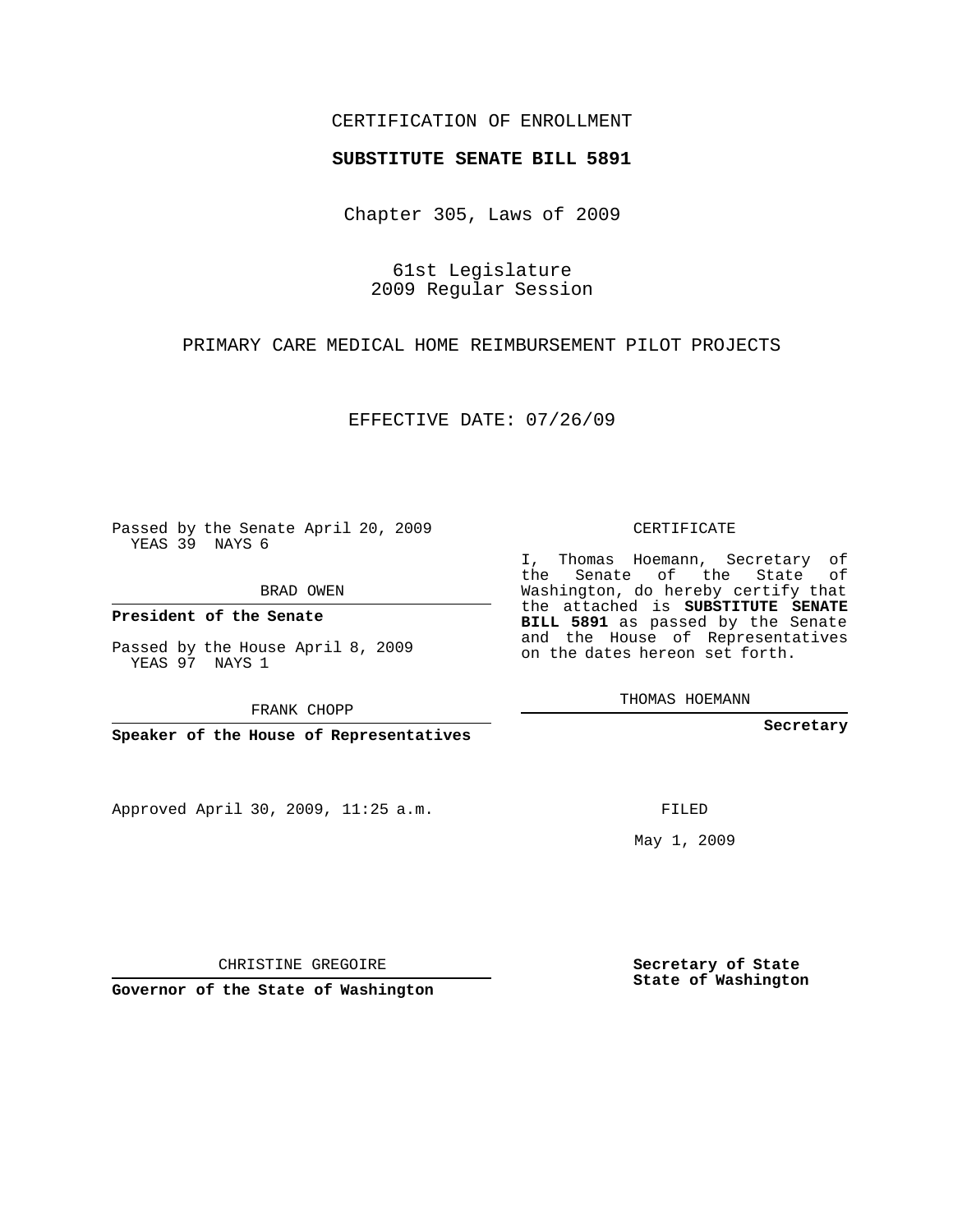## **SUBSTITUTE SENATE BILL 5891** \_\_\_\_\_\_\_\_\_\_\_\_\_\_\_\_\_\_\_\_\_\_\_\_\_\_\_\_\_\_\_\_\_\_\_\_\_\_\_\_\_\_\_\_\_

\_\_\_\_\_\_\_\_\_\_\_\_\_\_\_\_\_\_\_\_\_\_\_\_\_\_\_\_\_\_\_\_\_\_\_\_\_\_\_\_\_\_\_\_\_

AS AMENDED BY THE HOUSE

Passed Legislature - 2009 Regular Session

**State of Washington 61st Legislature 2009 Regular Session**

**By** Senate Health & Long-Term Care (originally sponsored by Senator Keiser; by request of Governor Gregoire)

READ FIRST TIME 02/25/09.

 AN ACT Relating to establishing a forum for testing primary care medical home reimbursement pilot projects; adding new sections to chapter 70.54 RCW; creating a new section; and providing an expiration date.

BE IT ENACTED BY THE LEGISLATURE OF THE STATE OF WASHINGTON:

 NEW SECTION. **Sec. 1.** The legislature declares that collaboration among public payors, private health carriers, third-party purchasers, and providers to identify appropriate reimbursement methods to align incentives in support of primary care medical homes is in the best interest of the public. The legislature therefore intends to exempt from state antitrust laws, and to provide immunity from federal antitrust laws through the state action doctrine, for activities undertaken pursuant to pilots designed and implemented under section 2 of this act that might otherwise be constrained by such laws. The legislature does not intend and does not authorize any person or entity to engage in activities or to conspire to engage in activities that would constitute per se violations of state and federal antitrust laws including, but not limited to, agreements among competing health care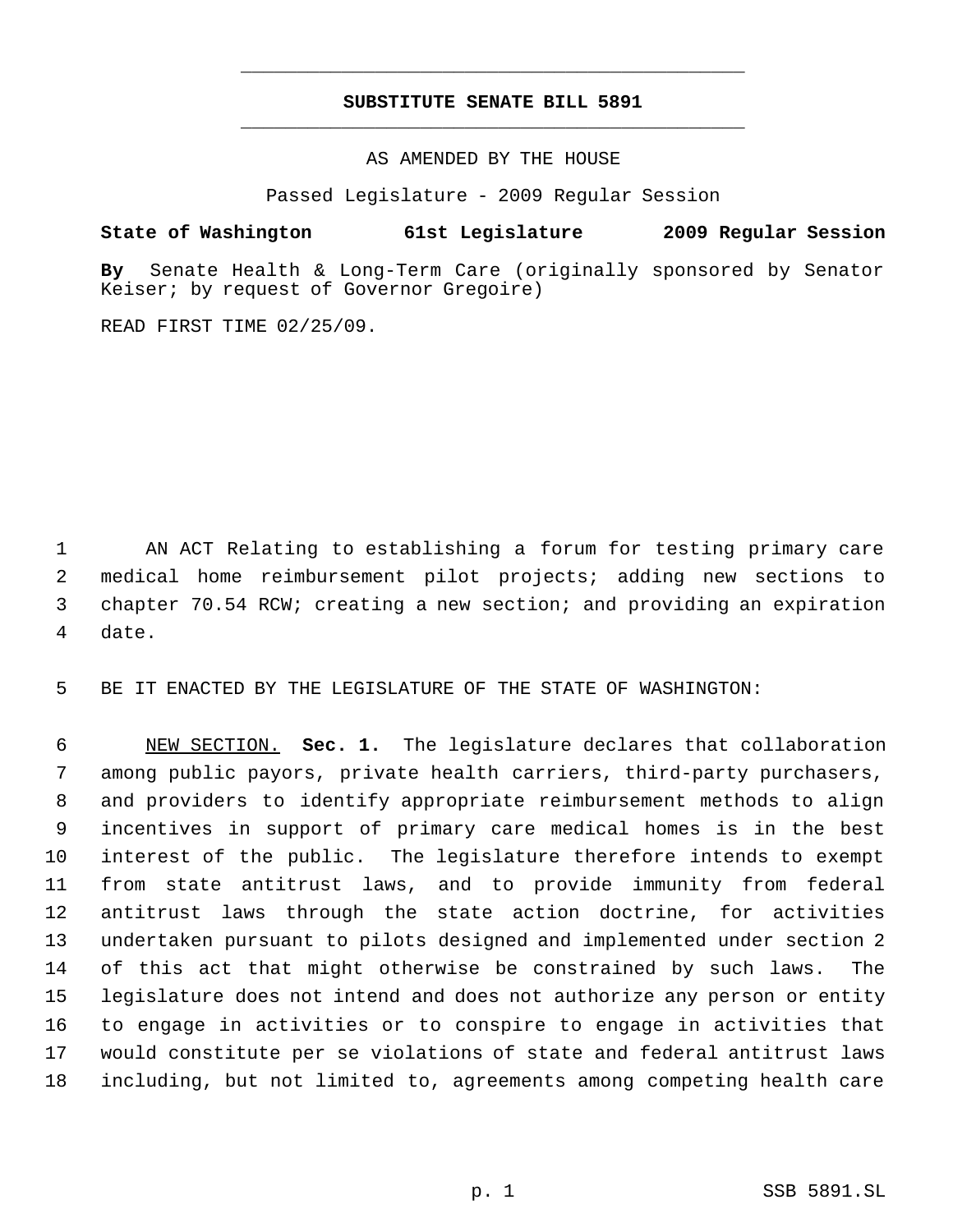providers or health carriers as to the price or specific level of reimbursement for health care services.

 NEW SECTION. **Sec. 2.** A new section is added to chapter 70.54 RCW to read as follows:

 The health care authority and the department of social and health services shall design, oversee implementation, and evaluate one or more primary care medical home reimbursement pilot projects in the state to include as participants public payors, private health carriers, third- party purchasers, and health care providers. Based on input from participants, the agencies shall:

 (1) Determine the number and location of primary care medical home reimbursement pilots;

 (2) Determine criteria to select primary care clinics to serve as pilot sites to facilitate testing of medical home reimbursement methods in a variety of primary care settings;

 (3) Select pilot sites from those primary care provider clinics that currently employ a number of activities and functions typically associated with medical homes, or from sites that have been selected by the department of health to participate in a medical home collaborative under section 2, chapter 295, Laws of 2008;

 (4) Determine one or more reimbursement methods to be tested by the pilots;

 (5) Identify pilot performance measures for clinical quality, chronic care management, cost, and patient experience through patient self-reporting; and

 (6) Appropriately coordinate during planning and operation of the pilots with the department of health medical home collaboratives and with other private and public efforts to promote adoption of medical homes within the state.

 NEW SECTION. **Sec. 3.** A new section is added to chapter 70.54 RCW to read as follows:

 The health care authority and the department of social and health services may select a pilot site that currently employs the following activities and functions associated with medical homes: Provision of preventive care, wellness counseling, primary care, coordination of primary care with specialty and hospital care, and urgent care